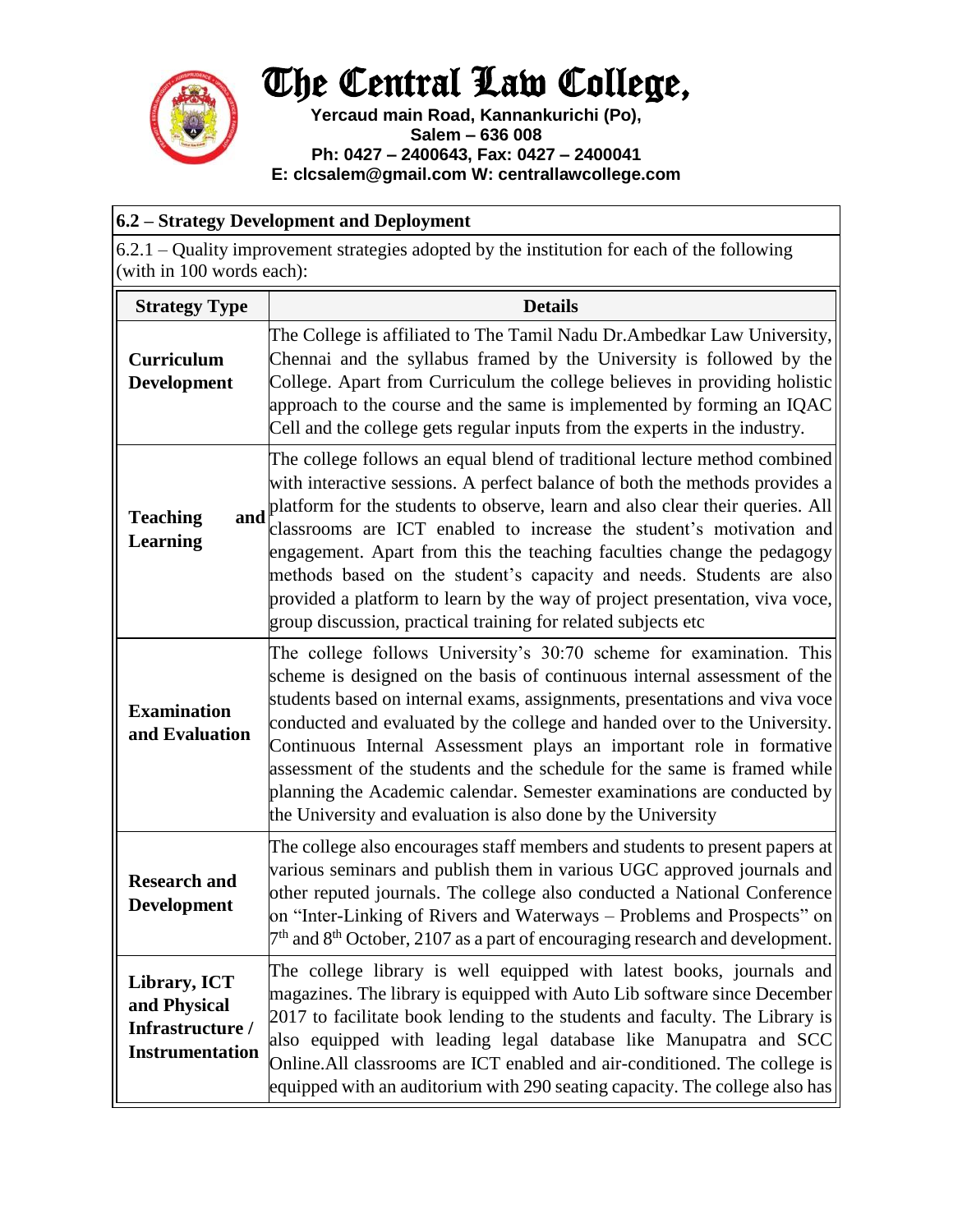

## The Central Law College,

**Yercaud main Road, Kannankurichi (Po), Salem – 636 008 Ph: 0427 – 2400643, Fax: 0427 – 2400041 E: clcsalem@gmail.com W: centrallawcollege.com**

|                                                          | a well-furnished Moot court hall and Legal Aid Clinic. The campus is wi-fi<br>enabled and is also equipped with a Digital Lab and an English Lab. The<br>college also maintain the Sports Room with Sports equipments.                                                                                                                                                                                                                                                                                                                                                                                                                                                                                                                                                                                                                                                                                                       |
|----------------------------------------------------------|------------------------------------------------------------------------------------------------------------------------------------------------------------------------------------------------------------------------------------------------------------------------------------------------------------------------------------------------------------------------------------------------------------------------------------------------------------------------------------------------------------------------------------------------------------------------------------------------------------------------------------------------------------------------------------------------------------------------------------------------------------------------------------------------------------------------------------------------------------------------------------------------------------------------------|
| Human<br><b>Resource</b><br><b>Management</b>            | The teaching faculties are well trained to access various aspects of Human<br>Resource Management. At the end of each academic year the vacant<br>positions are filled in by the management. A faculty development program<br>was conducted on 13.03.2018 by the National Law School of India<br>University, Bangalore on the basis of a Memorandum of Understanding.<br>The faculties are encouraged right from their initial stage to keep themselves<br>contemporary and adaptive to the students need. The effective teaching is<br>ensured on par to college standard by the orientation of faculty right after<br>joining the college through the expected standards and methods and<br>evaluation technique that is followed and the faculties are also briefed and<br>guided to suit to the college needs and at the same time to enhance their<br>performance and personal capabilities through peer evaluation etc |
| <b>Industry</b><br>Interaction /<br><b>Collaboration</b> | The college signed a Memorandum of Understanding with the National Law<br>School India University for exchanging programs to collaborate in the field<br>of legal education. The college has an IQAC cell and the college adheres to<br>experts in that industry with regard to curriculum development and other<br>academic activities. The internship committee of the college collaborates<br>with many Legal firms, IPR firms and other Corporate offices and Advocate<br>office to provide practical training to our students. The College also<br>associates with The District Legal Services Authority, Salem in conducting<br>various awareness program by Lectures, organizing rally and street plays                                                                                                                                                                                                               |
| <b>Admission of</b><br><b>Students</b>                   | Admissions for B.A;LL.B (5 year integrated course) and LL.B (3 year<br>course) are done as per the regulations laid down by the Bar Council of India<br>and The Tamil Nadu Dr. Ambedkar Law University. Admissions are made<br>through public notice by publishing it in national and vernacular newspapers<br>and social media. Students are admitted purely on the basis of merit and the<br>college adheres to the State Government reservation norms.                                                                                                                                                                                                                                                                                                                                                                                                                                                                    |
| <b>Administration</b>                                    | The college is managed by sound administrative staff members and work<br>being allocated to each of them. The delegation of work is done by the<br>Secretary and the Principal of the college. The administrative staff members<br>are provided with ample workspace for placing phones, computer systems<br>with Wi-Fi connection to facilitate proper management of the college. The<br>administrative staff members are in charge for managing all the records<br>which is a backbone of the college.                                                                                                                                                                                                                                                                                                                                                                                                                     |